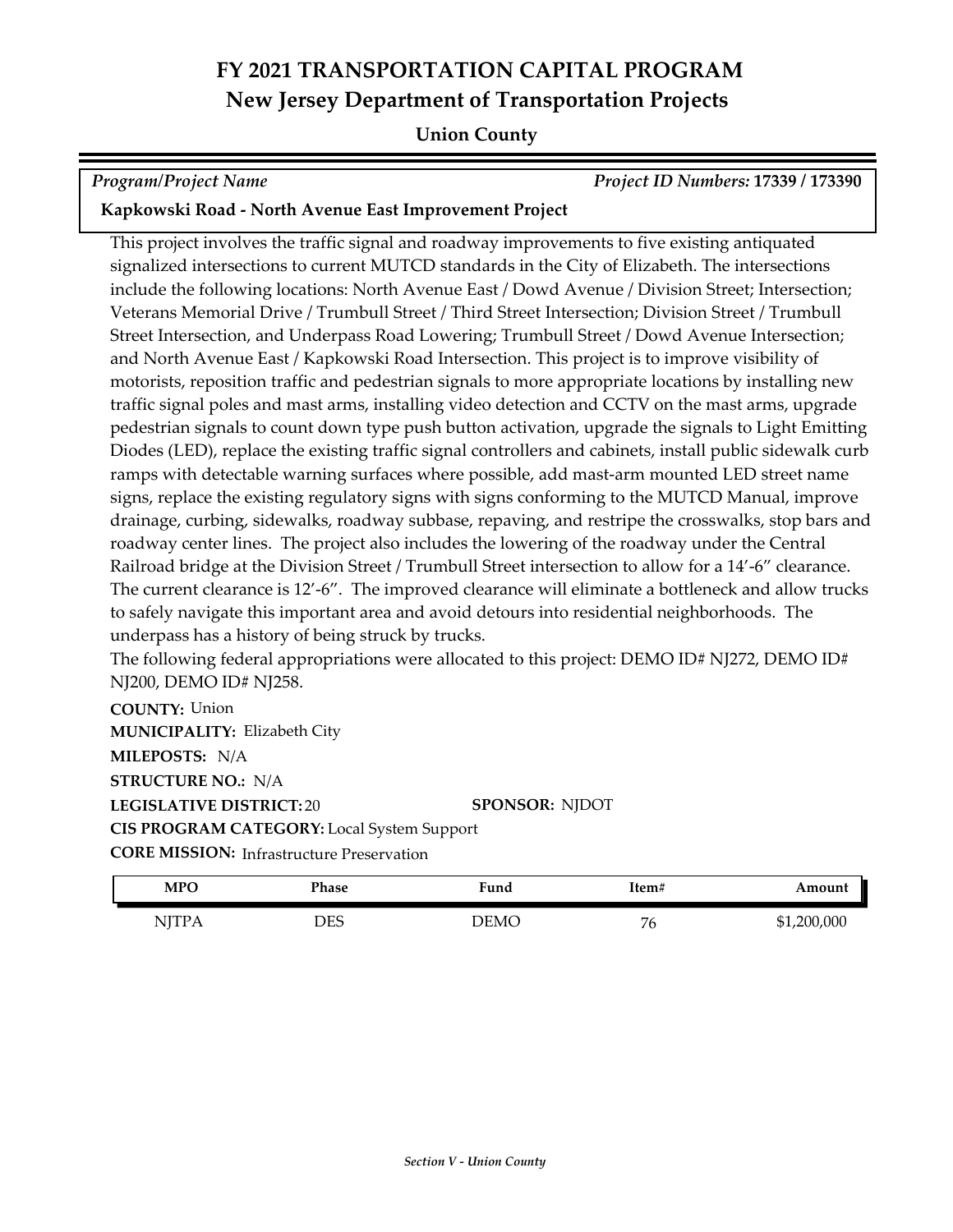## **Union County**

| Program/Project Name                                                                                                                                                                                                                                                                                                                                                                                                                                                                                                                                                                                                                                                                                                                                                                                                                                                                         |                                                                                                       |                                                                                                                          |       | Project ID Numbers: 95023 / 950177 |
|----------------------------------------------------------------------------------------------------------------------------------------------------------------------------------------------------------------------------------------------------------------------------------------------------------------------------------------------------------------------------------------------------------------------------------------------------------------------------------------------------------------------------------------------------------------------------------------------------------------------------------------------------------------------------------------------------------------------------------------------------------------------------------------------------------------------------------------------------------------------------------------------|-------------------------------------------------------------------------------------------------------|--------------------------------------------------------------------------------------------------------------------------|-------|------------------------------------|
| Route 1&9, Interchange at Route I-278                                                                                                                                                                                                                                                                                                                                                                                                                                                                                                                                                                                                                                                                                                                                                                                                                                                        |                                                                                                       |                                                                                                                          |       |                                    |
| The project improves the Rt. 1&9 interchange with I-278 to provide the missing ramp connections<br>from I-278 WB to Rt. 1&9 NB and Rt. 1&9 SB to I-278 EB. Rt. 1&9 SB will connect with I-278 EB via a<br>new forward loop ramp which crosses both directions of Rt. 1&9 on structure and connects to I-278<br>WB east of Rt. 1&9. The existing I-278 WB connection to Rt. 1&9 SB will remain while the existing I-<br>278 bridge over Rt. 1&9 NB will be replaced with a longer structure allowing the new direct ramp<br>connecting I-278 WB with Rt. 1&9 NB to pass under I-278 WB prior to connecting to Rt. 1&9 NB. The<br>new ramps enter and exit I-278 from the left side of the roadway. The project also improves the level<br>of service of the Rt. 1&9 NB / Park Ave intersection by widening the intersection and providing<br>double left turn lanes from Rt. 1&9 to Park Ave. |                                                                                                       |                                                                                                                          |       |                                    |
| <b>COUNTY: Union</b><br><b>MUNICIPALITY: Linden City</b><br>MILEPOSTS: 42.20 - 42.40<br>STRUCTURE NO.: 2015153<br><b>LEGISLATIVE DISTRICT:22</b>                                                                                                                                                                                                                                                                                                                                                                                                                                                                                                                                                                                                                                                                                                                                             | <b>CIS PROGRAM CATEGORY: Congestion Relief</b><br><b>CORE MISSION:</b> Mobility and Congestion Relief | <b>SPONSOR: NJDOT</b>                                                                                                    |       |                                    |
| <b>MPO</b>                                                                                                                                                                                                                                                                                                                                                                                                                                                                                                                                                                                                                                                                                                                                                                                                                                                                                   | Phase                                                                                                 | Fund                                                                                                                     | Item# | Amount                             |
| <b>NJTPA</b>                                                                                                                                                                                                                                                                                                                                                                                                                                                                                                                                                                                                                                                                                                                                                                                                                                                                                 | PE                                                                                                    | <b>OTHER</b>                                                                                                             |       | \$4,750,000                        |
| <b>Program/Project Name</b>                                                                                                                                                                                                                                                                                                                                                                                                                                                                                                                                                                                                                                                                                                                                                                                                                                                                  |                                                                                                       |                                                                                                                          |       | Project ID Numbers: 14330 / 143300 |
| Route 22, Bridge over Echo Lake                                                                                                                                                                                                                                                                                                                                                                                                                                                                                                                                                                                                                                                                                                                                                                                                                                                              |                                                                                                       |                                                                                                                          |       |                                    |
| bridge, built in 1929.<br><b>COUNTY: Union</b><br><b>MUNICIPALITY: Mountainside Boro</b><br>MILEPOSTS: 50.74-50.74<br>STRUCTURE NO.: 2003157<br><b>LEGISLATIVE DISTRICT:21</b>                                                                                                                                                                                                                                                                                                                                                                                                                                                                                                                                                                                                                                                                                                               | <b>CIS PROGRAM CATEGORY: Bridge Assets</b><br><b>CORE MISSION:</b> Infrastructure Preservation        | Initiated by the Bridge Management System, this project will replace the structurally deficient<br><b>SPONSOR: NJDOT</b> |       |                                    |
| <b>MPO</b>                                                                                                                                                                                                                                                                                                                                                                                                                                                                                                                                                                                                                                                                                                                                                                                                                                                                                   | Phase                                                                                                 | Fund                                                                                                                     | Item# | Amount                             |
| <b>NJTPA</b>                                                                                                                                                                                                                                                                                                                                                                                                                                                                                                                                                                                                                                                                                                                                                                                                                                                                                 | <b>CON</b>                                                                                            | 20S-STATE                                                                                                                | 283   | \$7,300,000                        |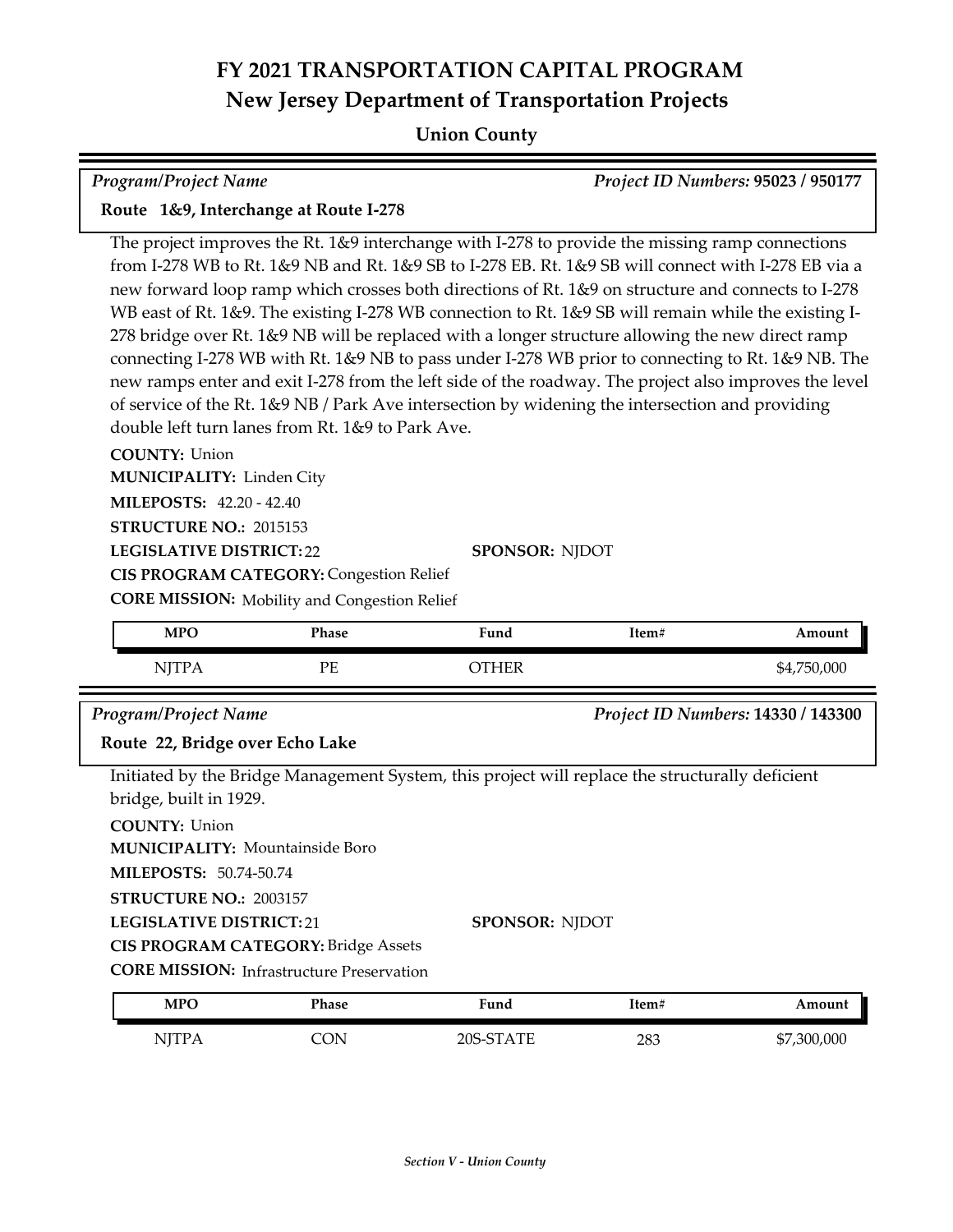## **Union County**

| Project ID Numbers: 04361 / 043610<br><b>Program/Project Name</b>                                                                                                           |                                                                  |                                                                                                                                                                                                                                                           |       |              |  |
|-----------------------------------------------------------------------------------------------------------------------------------------------------------------------------|------------------------------------------------------------------|-----------------------------------------------------------------------------------------------------------------------------------------------------------------------------------------------------------------------------------------------------------|-------|--------------|--|
| Route 22, Chestnut Street Bridge Replacement (CR 626)                                                                                                                       |                                                                  |                                                                                                                                                                                                                                                           |       |              |  |
| Initiated by the Bridge Management System, this project will replace the structurally deficient and<br>functionally obsolete bridge, built in 1929.<br><b>COUNTY: Union</b> |                                                                  |                                                                                                                                                                                                                                                           |       |              |  |
| <b>MUNICIPALITY: Union Twp</b>                                                                                                                                              |                                                                  |                                                                                                                                                                                                                                                           |       |              |  |
| <b>MILEPOSTS: 54.70-55.24</b>                                                                                                                                               |                                                                  |                                                                                                                                                                                                                                                           |       |              |  |
| STRUCTURE NO.: 2003166                                                                                                                                                      |                                                                  |                                                                                                                                                                                                                                                           |       |              |  |
| <b>LEGISLATIVE DISTRICT:20</b>                                                                                                                                              |                                                                  | <b>SPONSOR: NJDOT</b>                                                                                                                                                                                                                                     |       |              |  |
|                                                                                                                                                                             | <b>CIS PROGRAM CATEGORY: Bridge Assets</b>                       |                                                                                                                                                                                                                                                           |       |              |  |
|                                                                                                                                                                             | <b>CORE MISSION: Infrastructure Preservation</b>                 |                                                                                                                                                                                                                                                           |       |              |  |
| <b>MPO</b>                                                                                                                                                                  | <b>Phase</b>                                                     | Fund                                                                                                                                                                                                                                                      | Item# | Amount       |  |
| <b>NJTPA</b>                                                                                                                                                                | <b>CON</b>                                                       | <b>NHPP</b>                                                                                                                                                                                                                                               | 129   | \$14,320,000 |  |
|                                                                                                                                                                             | <b>Program/Project Name</b><br>Project ID Numbers: 658A / 058002 |                                                                                                                                                                                                                                                           |       |              |  |
|                                                                                                                                                                             | Route 22/Route 82/Garden State Parkway Interchange               |                                                                                                                                                                                                                                                           |       |              |  |
|                                                                                                                                                                             |                                                                  | This project will improve safety and geometric deficiencies and streamline access within the<br>interchange by removing weaving sections. The project will also include widening and deck<br>replacement for the Route 22 Westbound Bridge over Route 82. |       |              |  |
| <b>COUNTY: Union</b>                                                                                                                                                        |                                                                  |                                                                                                                                                                                                                                                           |       |              |  |
| <b>MUNICIPALITY: Union Twp</b>                                                                                                                                              |                                                                  |                                                                                                                                                                                                                                                           |       |              |  |
| <b>MILEPOSTS: 55.26 - 56.16</b>                                                                                                                                             |                                                                  |                                                                                                                                                                                                                                                           |       |              |  |
| STRUCTURE NO.: 2004159                                                                                                                                                      |                                                                  |                                                                                                                                                                                                                                                           |       |              |  |
| <b>LEGISLATIVE DISTRICT:20</b>                                                                                                                                              |                                                                  | <b>SPONSOR: NJDOT</b>                                                                                                                                                                                                                                     |       |              |  |
|                                                                                                                                                                             | <b>CIS PROGRAM CATEGORY: Safety Management</b>                   |                                                                                                                                                                                                                                                           |       |              |  |
| <b>CORE MISSION: Safety</b>                                                                                                                                                 |                                                                  |                                                                                                                                                                                                                                                           |       |              |  |
| <b>MPO</b>                                                                                                                                                                  | Phase                                                            | Fund                                                                                                                                                                                                                                                      | Item# | Amount       |  |
| <b>NJTPA</b>                                                                                                                                                                | <b>CON</b>                                                       | <b>STATE</b>                                                                                                                                                                                                                                              | 315   | \$43,575,000 |  |
|                                                                                                                                                                             |                                                                  |                                                                                                                                                                                                                                                           |       |              |  |
|                                                                                                                                                                             |                                                                  |                                                                                                                                                                                                                                                           |       |              |  |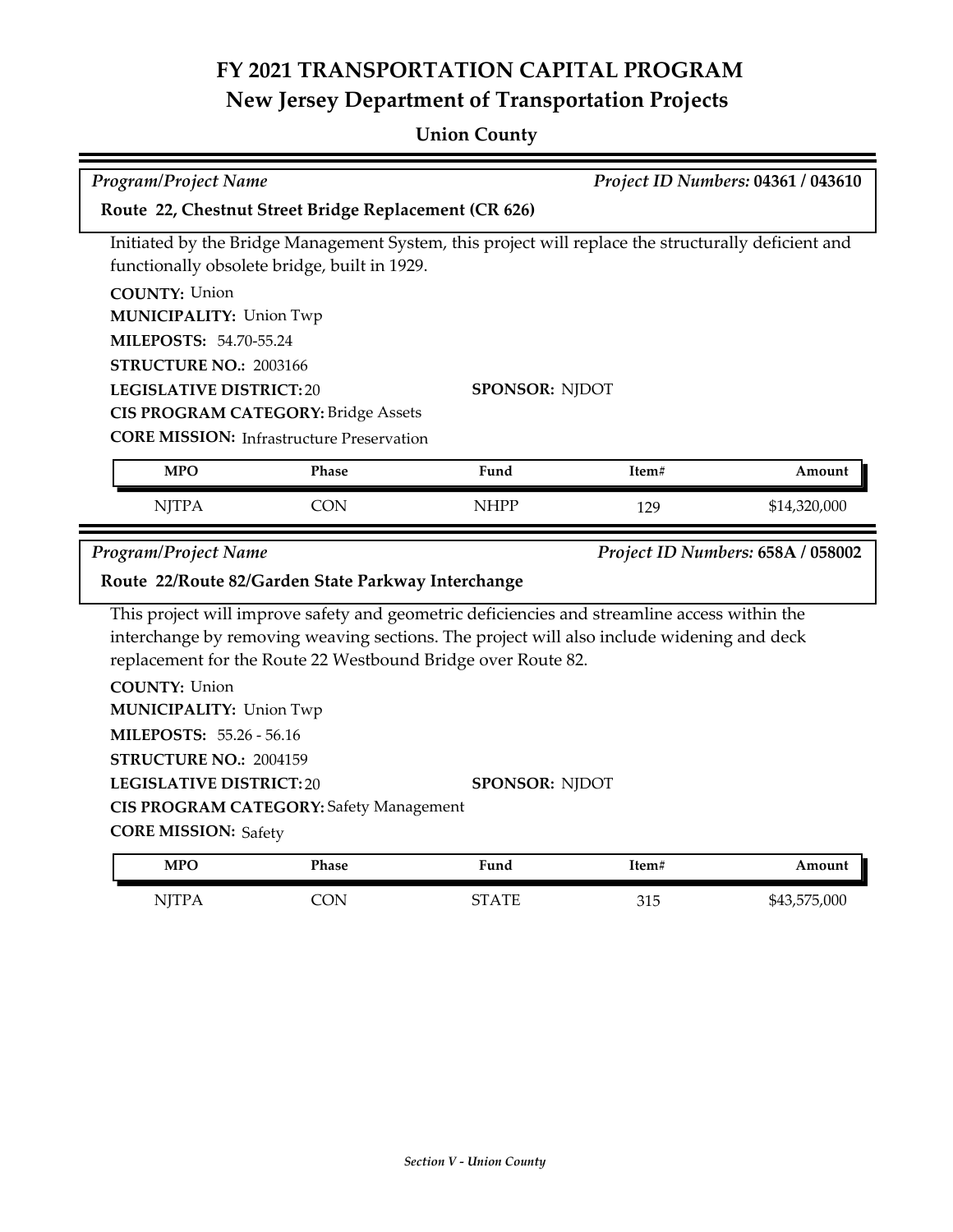### **Union County**

| Program/Project Name<br>Project ID Numbers: 15371 / 153710                         |                                                                                              |                                                                                                                                                                                                                                                                                                            |       |                                    |  |
|------------------------------------------------------------------------------------|----------------------------------------------------------------------------------------------|------------------------------------------------------------------------------------------------------------------------------------------------------------------------------------------------------------------------------------------------------------------------------------------------------------|-------|------------------------------------|--|
| Route 27, Dehart Place to Route 21                                                 |                                                                                              |                                                                                                                                                                                                                                                                                                            |       |                                    |  |
| replaced with bicycle safe grates.                                                 |                                                                                              | Initiated from the Pavement Management System, this project will resurface within the project<br>limits. Construction of ADA compliant curb ramps at each intersection where a sidewalk exists will<br>be built at all intersections. Damaged sidewalks will be repaired and drainage grate inlets will be |       |                                    |  |
| <b>COUNTY: Union, Essex</b><br><b>MILEPOSTS: 33.4-38.53</b>                        | MUNICIPALITY: Elizabeth City, Newark City                                                    |                                                                                                                                                                                                                                                                                                            |       |                                    |  |
| <b>STRUCTURE NO.: N/A</b>                                                          |                                                                                              |                                                                                                                                                                                                                                                                                                            |       |                                    |  |
| LEGISLATIVE DISTRICT: 20, 28, 29                                                   | <b>CIS PROGRAM CATEGORY: Road Assets</b><br><b>CORE MISSION: Infrastructure Preservation</b> | <b>SPONSOR: NJDOT</b>                                                                                                                                                                                                                                                                                      |       |                                    |  |
| <b>MPO</b>                                                                         | Phase                                                                                        | Fund<br>Item#<br>Amount                                                                                                                                                                                                                                                                                    |       |                                    |  |
| <b>NJTPA</b>                                                                       | <b>CON</b>                                                                                   | <b>NHPP</b>                                                                                                                                                                                                                                                                                                | 133   | \$17,300,000                       |  |
| Program/Project Name                                                               |                                                                                              |                                                                                                                                                                                                                                                                                                            |       | Project ID Numbers: 15392 / 153920 |  |
|                                                                                    | Route 35, Route 9 to Colonia Boulevard                                                       |                                                                                                                                                                                                                                                                                                            |       |                                    |  |
| limits.                                                                            |                                                                                              | Initiated from the Pavement Management System, this project will resurface within the project                                                                                                                                                                                                              |       |                                    |  |
| <b>COUNTY: Middlesex, Union</b><br><b>MILEPOSTS: 50.6-58.07</b>                    |                                                                                              | MUNICIPALITY: Sayreville Boro, Perth Amboy City, Woodbridge Twp, Rahway City                                                                                                                                                                                                                               |       |                                    |  |
| <b>STRUCTURE NO.: N/A</b><br>LEGISLATIVE DISTRICT: 19, 22<br><b>SPONSOR: NJDOT</b> |                                                                                              |                                                                                                                                                                                                                                                                                                            |       |                                    |  |
|                                                                                    | <b>CIS PROGRAM CATEGORY: Road Assets</b>                                                     |                                                                                                                                                                                                                                                                                                            |       |                                    |  |
|                                                                                    | <b>CORE MISSION:</b> Infrastructure Preservation                                             |                                                                                                                                                                                                                                                                                                            |       |                                    |  |
| <b>MPO</b>                                                                         | Phase                                                                                        | Fund                                                                                                                                                                                                                                                                                                       | Item# | Amount                             |  |
| <b>NJTPA</b>                                                                       | <b>DES</b>                                                                                   | 20S-NHPP                                                                                                                                                                                                                                                                                                   | 23A   | \$3,700,000                        |  |
| <b>NJTPA</b>                                                                       | <b>ROW</b>                                                                                   | 20S-NHPP                                                                                                                                                                                                                                                                                                   | 23    | \$400,000                          |  |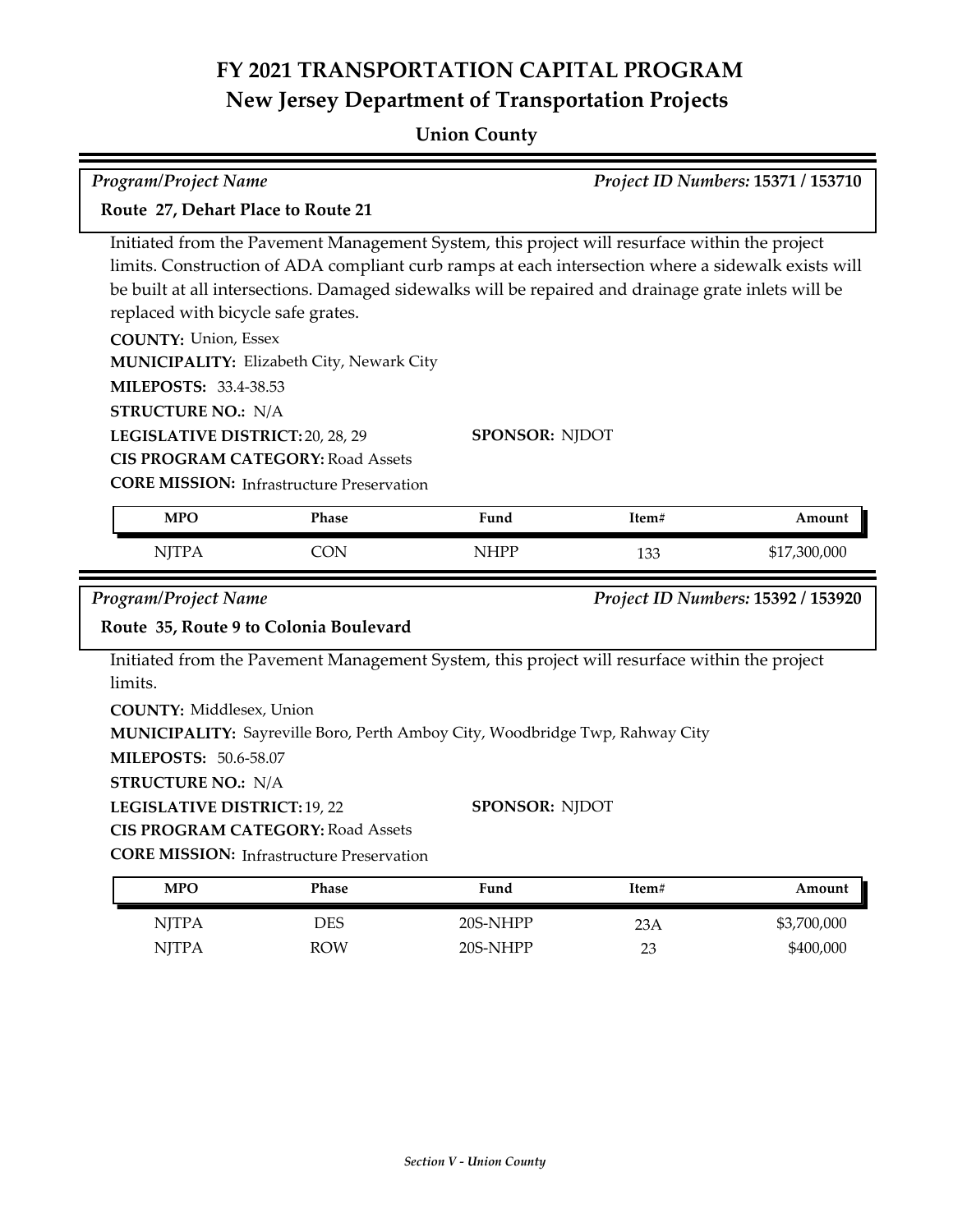#### **Union County**

#### *Program/Project Name Project ID Numbers:* **11404 / 114040**

#### **Route 82, Caldwell Avenue to Lehigh Avenue**

The Pedestrian Safety Evaluation for Route 82, as part of the Pedestrian Safe Corridor Program, identified specific pedestrian safety deficiencies and countermeasures to remove barriers that prohibit safe walking primarily at intersections. At appropriate locations, these measures include; installing pedestrian countdown signal heads, installing ADA-compliant ramps, revising traffic signal timings for appropriate pedestrian clearance times, clearly defining school zones, etc. Pavement resurfacing will also be performed within the project limits.

**COUNTY:** Union **LEGISLATIVE DISTRICT:** 20 **MILEPOSTS:** 1.87 - 4.00 **STRUCTURE NO.:** N/A **MUNICIPALITY: Union Twp CORE MISSION: Safety SPONSOR:** NJDOT **CIS PROGRAM CATEGORY:** Safety Management

| <b>MPO</b> | Phase | Fund        | Item# | Amount       |
|------------|-------|-------------|-------|--------------|
| NE         | .'ON  | <b>ISIP</b> | 142   | \$10,207,000 |

*Program/Project Name Project ID Numbers:* **94019 / 950452**

#### **Route 82, Rahway River Bridge**

Initiated by the Bridge Management System, this project will replace the structurally deficient and functionally obsolete bridge, built in 1872. The bridge also has flooding problems. The project will provide a 60' precast arch bridge with stone masonry facade. Flooding mitigation is inherent in the structural alternative, which will result in decreased flood levels and arch barrel clogging at the structure. In terms of community and environment, the historic and architectural features are fully preserved.

#### **COUNTY:** Union

**LEGISLATIVE DISTRICT:** 21 **MILEPOSTS:** 0.38 **STRUCTURE NO.:** 2012150 **MUNICIPALITY: Springfield Twp CIS PROGRAM CATEGORY:** Bridge Assets

#### **SPONSOR:** NJDOT

**CORE MISSION: Infrastructure Preservation** 

| <b>MPO</b> | Phase     | Fund                                         | Item# | <b>mount</b>   |
|------------|-----------|----------------------------------------------|-------|----------------|
| NITP<br>.  | DES<br>نت | NIHDD<br>the contract of the contract of the | 143   | 800,000<br>ጦ - |